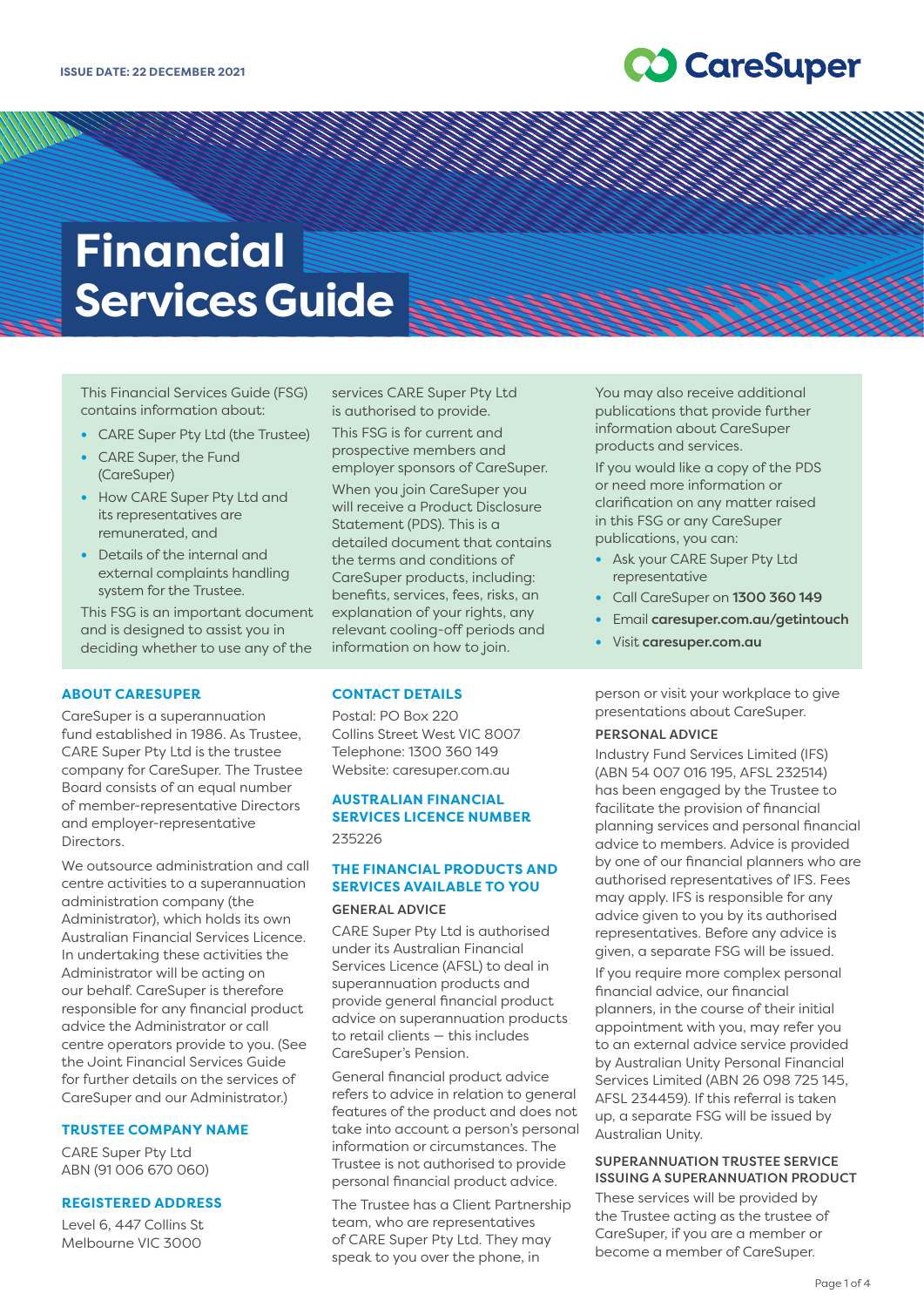## **PROVIDING INSTRUCTIONS TO CARESUPER**

You can contact us and provide us with your instructions either by mail, telephone or via our website. In some circumstances you will need to complete a form. For terms and conditions in relation to these products please read our PDS or call us on 1300 360 149.

## **FEES AND COSTS**

In relation to the Trustee, the cost of providing general financial product advice is included in the Administration fees charged for membership of CareSuper. The Trustee will receive \$21.583 million (incl. GST) in December 2021 for its services as Trustee of CareSuper in 2021/2022. This will be paid out of the General Reserve of the Fund and not out of member accounts. Details of the fees charged by the Fund can be found in the PDS.

The Trustee pays the Administrator a fee to provide superannuation services.

The fee covers providing general financial advice and no additional salary or payment is made for the provision of this advice or for you acquiring an interest in the Fund.

## **COMMISSIONS AND BONUSES**

CareSuper's staff are paid a salary and do not receive any commission for the advice they provide. You may request particulars of remuneration arrangements at any time.

## **ASSOCIATIONS AND RELATIONSHIPS**

CARE Super Pty Ltd is a shareholder/ investor in:

- **•** ISPT (Industry Superannuation Property Trust), which manages part of CareSuper's unlisted property investments. ISPT does not influence the financial services or advice given by CareSuper.
- **•** IFM (Industry Funds Management), which manages part of CareSuper's investments. IFM does not influence the financial services or advice given in regard to CareSuper.

CARE Super Pty Ltd does not have any associations or relationships with any other product issuer that may influence the provision of the financial services.

CareSuper has a clearing house solution available to its employers, called QuickSuper. QuickSuper is a product owned and operated by Westpac Banking Corporation ABN 33 007 457 141 ("Westpac"), Westpac terms and conditions apply to the QuickSuper service, which users will be asked to accept. A Product Disclosure Statement (PDS) and Target Market Determination (TMD) is available from Westpac upon request.

If you use the financial services offered by CareSuper's dedicated financial planners, you may be charged fees. If fees are to be charged, these will be discussed with you prior to those fees being incurred.

CareSuper's dedicated financial planners are employees of CareSuper but authorised representatives of Industry Fund Services Limited ABN 54 007 016 195 AFSL 232514.

If you choose to take up complex advice services provided by Australian Unity Personal Financial Services Limited (ABN 26 098 725 145, AFSL 234459), you may be charged fees by them. Australian Unity will discuss these fees directly with you prior to them being charged. CareSuper receives no financial incentives or commissions regarding this referral service.

## **PROFESSIONAL INDEMNITY INSURANCE**

CARE Super Pty Ltd (the Trustee) has a professional indemnity insurance policy in place that covers certain claims arising out of the provision of services by the Trustee and its representatives to third parties and its business operation. The professional indemnity insurance meets the requirements of section 912B of the Corporations Act 2001 (Cth). The ability of the Trustee to make a claim under the policy is subject to the terms and conditions stipulated in the policy.

## **HOW TO MAKE AN ENQUIRY OR COMPLAINT**

We aim to deal with all enquiries and any complaints as quickly and effectively as possible. The time it takes to investigate and respond to you will depend on the type of compliant and complexity of the matters raised. Some can take longer than others, but we have up to 45 days after receiving your complaint. If you have an objection to a death benefit distribution, then we have 90 days after the expiry of the 28-day death benefit notification period to respond. If you have a complaint about CareSuper or financial product advice provided by CareSuper, you should contact:

Complaints Officer **CareSuper** Locked bag 20019 Melbourne VIC 3001 Call: 1300 360 149 Send us a message via **[caresuper.com.au/getintouch](http://www.caresuper.com.au/getintouch)**

## **AUSTRALIAN FINANCIAL COMPLAINTS AUTHORITY**

You can also escalate your complaint to the Australian Financial Complaints Authority (AFCA). AFCA is a free and independent dispute resolution service set up to assist consumers to make and resolve complaints about financial products and services. To contact AFCA:

Australian Financial Complaints Authority Write: GPO Box 3 Melbourne VIC 3001 Call: 1800 931 678 Email: **info@afca.org.au** Website: **[afca.org.au](http://afca.org.au)**

This Financial Services Guide contains general information and does not take into consideration your personal objectives, situation or needs. Before making any financial decisions, you should first determine whether the information is appropriate for you by reading the Product Disclosure Statement and Target Market Determination (TMD) and/or by consulting a qualified financial adviser. Issued 22 December 2021 by CARE Super Pty Ltd (ABN 91 006 670 060, AFSL 235226) as Trustee of CARE Super (ABN 98 172 275 725, USI CAR0100AU).

## HOW TO GET IN TOUCH

## CARE Super Pty Ltd

| Call         | 1300 360 149<br>From overseas +61 3 9192 4416              |
|--------------|------------------------------------------------------------|
| <b>Email</b> | caresuper.com.au/getintouch                                |
| <b>Visit</b> | caresuper.com.au                                           |
| Write        | CareSuper<br><b>PO Box 220</b><br>Collins St West VIC 8007 |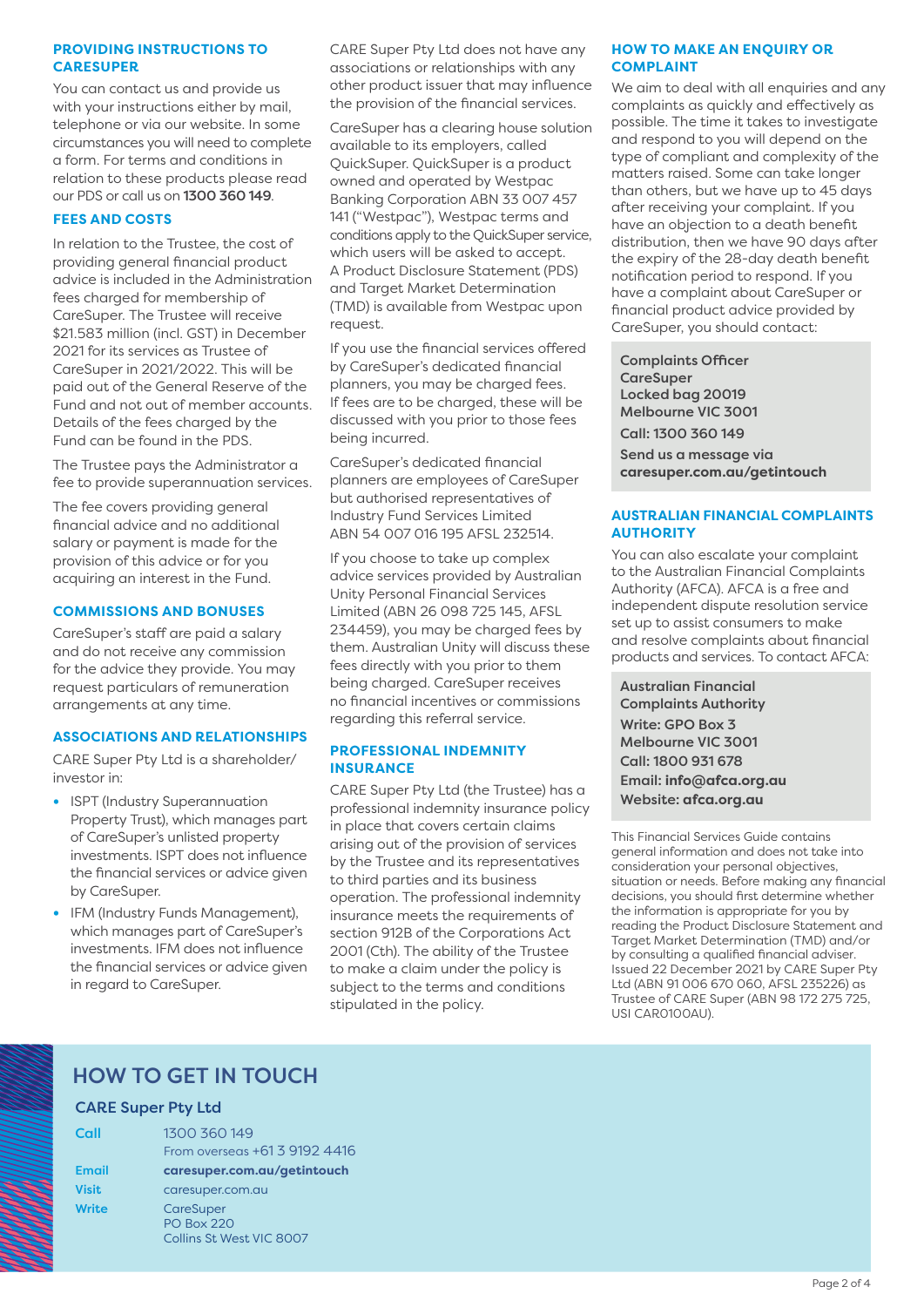**Solution Mercer** 

## **20 CareSuper**

# **Joint Financial Services Guide**

Issued by CARE Super Pty Ltd (Trustee) ABN 91 006 670 060, Australian Financial Services (AFS) Licence No 235226, CARE Super (Fund) ABN 98 172 275 725 (the Fund or CareSuper), USI Super CAR0100AU, USI Pension 98172275725707, and Mercer Outsourcing (Australia) Pty Ltd (variously the Administrator or MOAPL) ABN 83 068 908 912, Australian Financial Services (AFS) Licence No 411980.

The purpose of this Financial Services Guide (FSG) is to provide you with information about:

- **•** The Trustee's and the Administrator's services,
- **•** How their representatives are remunerated in relation to the financial services on offer, and
- **•** How complaints against the Trustee and the Administrator are dealt with.

## **ABOUT THE TRUSTEE AND THE ADMINISTRATOR**

CARE Super Pty Ltd is the Trustee company, which manages and controls CareSuper (the Fund). Mercer Outsourcing (Australia) Pty Ltd (MOAPL) has been contracted by the Trustee to provide member and employer enquiry and administration services to the Fund and receives a fee for these services. Along with the Trustee, MOAPL has authorised the distribution of this FSG.

## **THE FINANCIAL PRODUCTS AND SERVICES AVAILABLE TO YOU**

This FSG relates to the provision of general financial product advice by CARE Super Pty Ltd and MOAPL in relation to CareSuper.

CARE Super Pty Ltd is authorised under its Australian Financial Services Licence (AFSL) to deal in superannuation products and provide general financial product advice on superannuation products to retail clients — this includes CareSuper's Pension. The Trustee is not authorised to provide personal financial product advice.

This FSG is designed to assist you in deciding whether to use any of the services offered by the Trustee and/or the Administrator.

We are required to provide you with the information contained in this document if we are likely to deal on your behalf or provide you with financial product advice. Our employees may provide you with factual information and in some

MOAPL and its representatives are authorised (among other things) to deal in and to provide general financial product advice specific to superannuation.

The Administrator is authorised to, and has contracted with, CareSuper to also only provide general financial product advice in respect of superannuation products to members. If requested by a member, they may also receive limited personal financial advice from Mercer Financial Advice (Australia) Pty Ltd (ABN 76 153 168 293) (MFAAPL) or Industry Fund Services limited (ABN 54 004 016 195, AFSL 232514) in which case a separate FSG will be issued.

Written enquiries will be answered by a representative of either the Trustee or Administrator. All contact through any of the Fund's telephone numbers will generally be with a representative of the Administrator and any general financial product advice will be provided by the Administrator as a representative of MOAPL.

circumstances may provide general financial product advice. General financial product advice is a recommendation or an opinion given orally or in writing that can assist you in making a decision about financial products but does not take into account your particular objectives, financial situation or needs.

General financial product advice refers to advice in relation to general features of the product and does not take into account a person's personal information or circumstances.

## **WHO PROVIDES THE FINANCIAL SERVICES**

Both the Trustee and MOAPL are separately responsible for the advice provided by their representatives.

MOAPL is responsible for any advice that is provided by its employees or the employees of its related bodies corporate. Whenever such advice is provided, a representative acting on the Trustee's behalf will provide it. When you call CareSuper you will be speaking with a MOAPL representative.

The Trustee also has a Client Partnership team, who are representatives of CARE Super Pty Ltd. They may speak to you over the phone, in person or visit your workplace to give presentations about CareSuper. In all circumstances, the person you are dealing with will identify whether they are a representative of the Trustee or MOAPL.